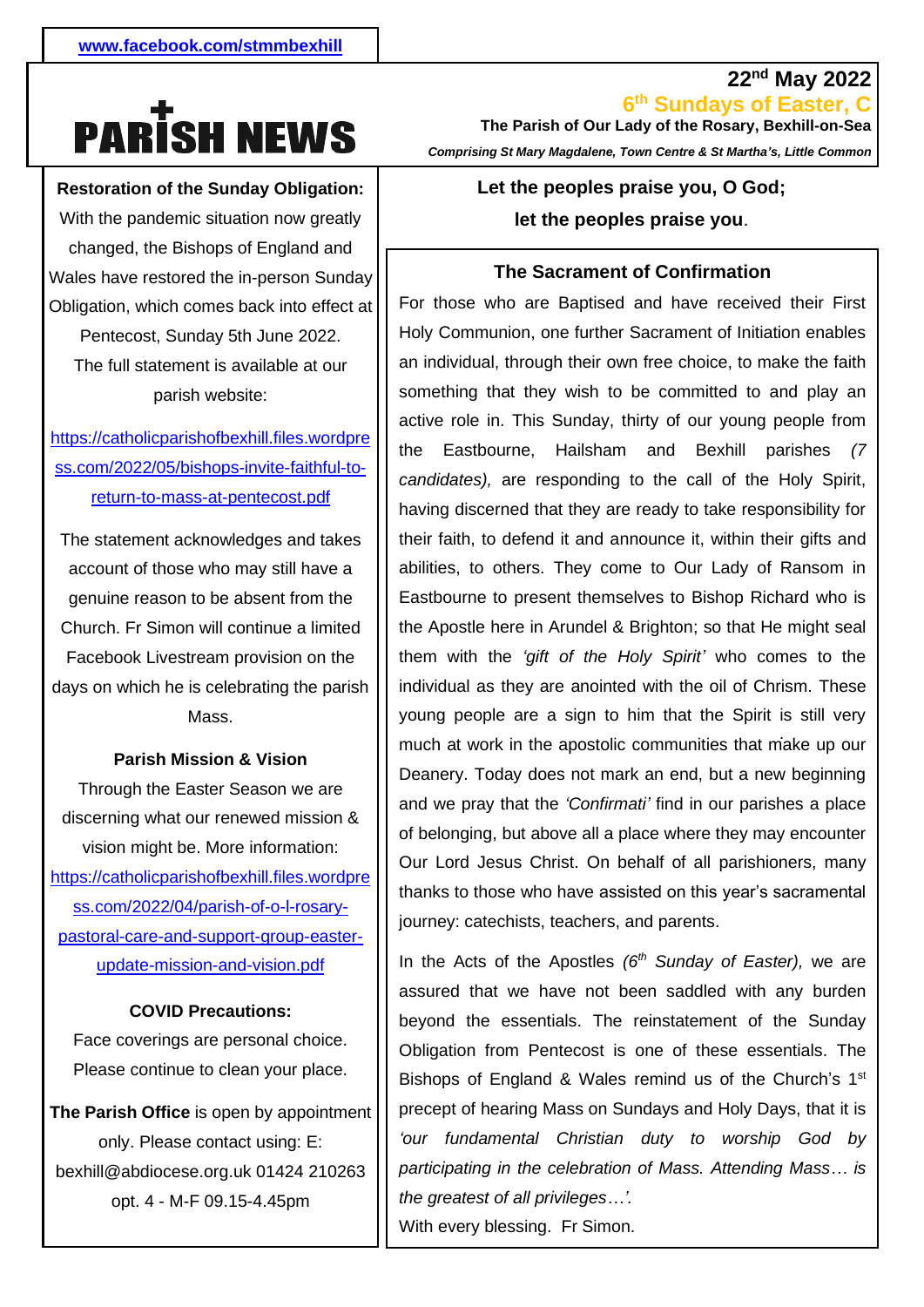# **PARISH NEWS** PARISH NEWS

**We pray for those who have died:** Win Connellan, Madeline Roberio and Breda Richardson RIP

**We pray for the sick:** Jim Green, Margaret Hitchman, Martin Stiles, David Spooner, Doreen Turner, Samuel Barden, Pete Cornfield, Baby Neveah O'Leary, Veronica Phillips, Winifred Broughton, Cecila Weathers, Margaret Carley, Jackie & Laurence Keep, Fr Andrew Pinsent, David Meyer and Stephen Doyle.

#### **Liturgy & Prayer**

**Vigil of Pentecost (4th June):** The 6pm Mass on a Saturday evening is normally an *'anticipated'* Mass of the Sunday, but some Feast Days have proper designated *'Vigil Masses'*, and so, we will celebrate the 6pm Vigil of Pentecost in its *'Extended Form'*, with the extra readings and psalms as a fitting mirror to the Easter Vigil which started this *'Joyful Eastertide'*. Please bear this in mind if arranging taxis / lifts to Mass.

Diocesan Pentecost Invited Novena: available online at <https://www.abdiocese.org.uk/diocese/events> **We pray for the sick especially**: Olga Alexandrou, Diane Batkin, Monica Bond, Roland Borzelleca, Michael but will also be prayed daily at St Mary Magdalene Church, at 7pm from Friday 27<sup>th</sup> May to Friday 3<sup>rd</sup> June, culminating with the Extended Pentecost Vigil above. This links to our parish mission and vision Griffith, Chris Halligan, Gabrielle Harris, Fred Haycroft, Joan Hooker, Theresa Hussain, Sheila Hyde, Abraham Jacob, June, culminating with the Extended Pentecost Vigil above. This links to our parish mission and vision.

Brian Keaven, William Lord, Philosophy, Phyliss McGlade, Phyliss McGlade, Phylissipe, Pauline McClade, Phyliss **Clergy Leave:** Fr Rajesh is away 23<sup>rd</sup> – 30<sup>th</sup> May, which will affect various amendments to Mass times.

#### Rosemary Skyling, Jean Southern, David Spooner, Benita Stevens, Vera Stevens, Brian Sullivan, Margaret Taylor, Nora **Social & Pastoral**

` First Holy Communion Cards and Gifts: These will be on sale on 22<sup>nd</sup> May in St Martha's Church Hall, following the 9am Mass, coffee will also be available in the hall.

**SVP Monthly "Tea at 3":** Thirty-four people (plus helpers) came to the First tea at 3. The next event is on 30th May from 3pm to 4.30pm, St Martha's Hall. More information: 07783 598238 / [popsy57@outlook.com](mailto:popsy57@outlook.com)

**SVP Pilgrimage to Aylesford:** Our parish SVP conference are arranging a day pilgrimage to Aylesford Priory, Shrine of Our Lady on Tuesday 14<sup>th</sup> June 2022, leaving Bexhill at 09.30 with pick-ups in Little Common and Bexhill. Cost of the trip will be £15 per person. For further information and to request a booking form, please contact 01424 602914 / 01424 844177 or by email [popsy57@outlook.com](mailto:popsy57@outlook.com)

**Grandparents Day at West Grinstead 11am to 3pm:** The Diocesan Pilgrimage to the Shrine at West Grinstead is on Wednesday 8<sup>th</sup> June from 10.30am to 3pm. More info and sign-up details can be found on the Diocesan website under events W:<https://www.abdiocese.org.uk/diocese/events>

**Catholic Women's League (CWL):** CWL is the only group for women within the Parish who share faith, skills, and friendship, while supporting the local community and keeping the Parish and worldwide Church within our hearts. Our group invite speakers to enrich and entertain us and we go on pilgrimages and outings. CWL meets at 7.30pm on the first Monday of each month in St Martha's Hall. Please contact 211717 or 221803 for further information. **Thank You:** £244 was raised at last week's *'Sausage Sizzle'*.

**Congratulations and thanks to Adam Seal:** one of our young parishioners, who did a 1-mile sponsored swim in 28 mins, raising **£615**, in aid of our parish, an amazing amount and a great achievement.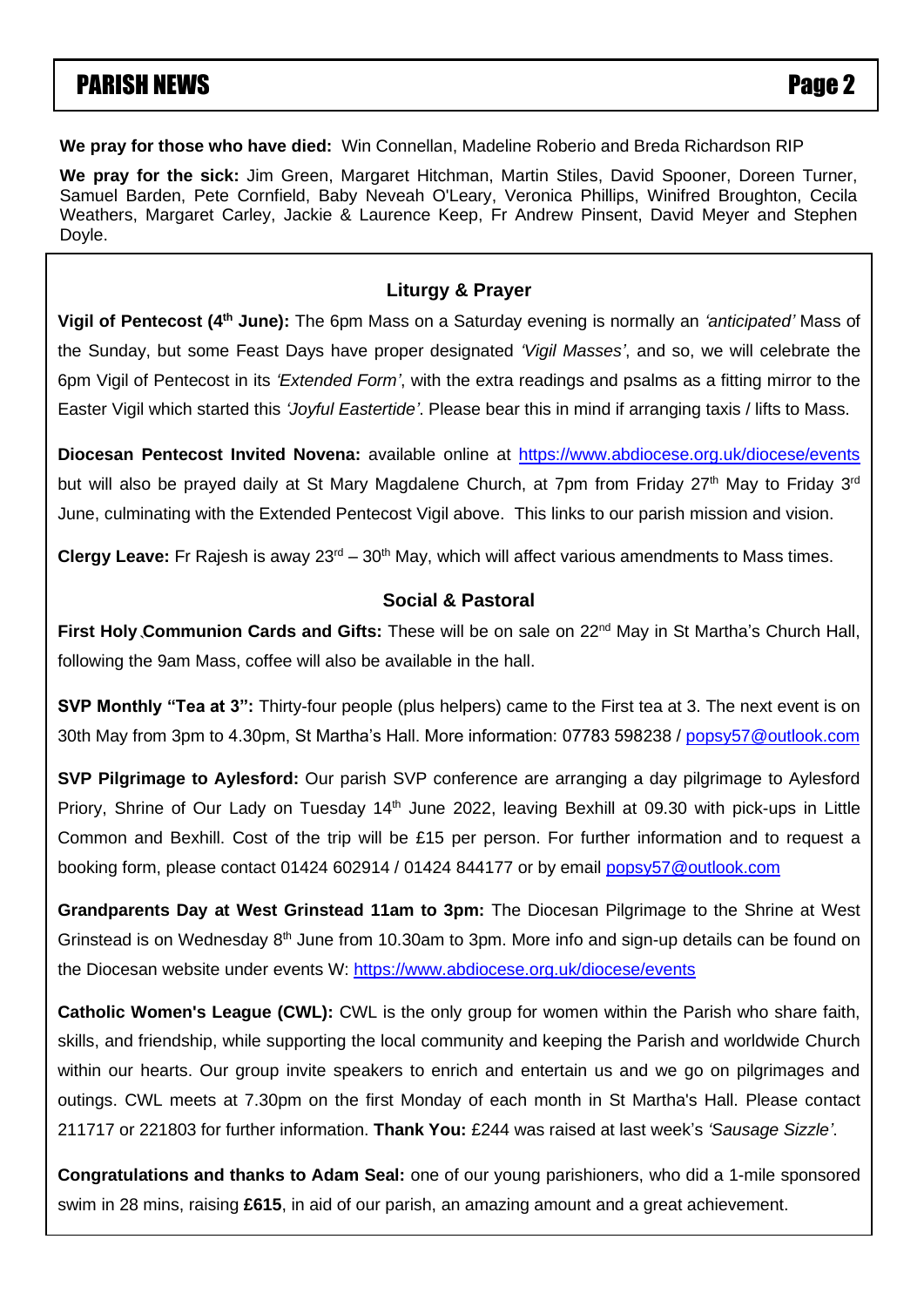# PARISH NEWS Page 3

### **Parish Clergy: Fr Simon Dray, Fr Rajesh Minz, Deacon Simon Kirkdale Administrators: Bonita Osmond-Maher & Lisa Young Safeguarding: Sylvia Cousins**

#### **Sacraments**

 Applications can be submitted from September 2022. However, if you would like to chat through whether **Adult Baptisms, Receptions & Confirmations 2023:** If you are thinking of Baptism, or being Received as a Catholic, or a Catholic seeking Confirmation, the next RCIA course begins in the autumn of 2022. this might be for you, please book an appointment with Fr Simon ( [bexhill@abdiocese.org.uk](mailto:bexhill@abdiocese.org.uk) ). **Infant Baptism (Aged 0-6):** applications submitted via the website: <https://stmmbexhill.co.uk/baptism/>

**Children of Catechetical Age (7+):** These children must be individually prepared, and we will assess your needs on a case-by-case basis. Applications:<https://stmmbexhill.co.uk/we-journey-together/>

**First Holy Communion:** the children should be on the final chapter of the *'I Belong'* book. Each family has been emailed a letter from the parish office advising about the First Holy Communion Mass. We ask you to acknowledge receipt *(check your spam folders)*. For Children in non-Catholic schools, Mrs. Surman is offering two further formation sessions on at 9am in St Mary Magdalene Church on  $21^{st}$  &  $28^{th}$  May.

**Need a non-urgent clergy home visit?** Please use the online form: [https://stmmbexhill.co.uk/visiting-the](https://stmmbexhill.co.uk/visiting-the-sick-and-housebound/)[sick-and-housebound/](https://stmmbexhill.co.uk/visiting-the-sick-and-housebound/) or telephone the parish office on 01424 210 263 opt 4

#### **Other Notices**

Worth Retreats: please visit<https://worth.co.uk/retreats/retreat-progamme-2022/> for retreat opportunities. Worth Abbey Mother's Prayers Day: Unity Room, Saturday 11<sup>th</sup> June 1.45pm - 5pm. Info: Janet Desmond 07985 989533.

**Eastbourne & Bexhill Newman Association Talks:** Fr Pat Kilgarriff*, "Five Hopkins Sonnets".* Fri 17 June. 7.30pm. St Martha's Church Hall. Information: 01424 219788

**Gift Aid Statements:** these statements are available for collection from the back of each Church.

**Bexhill Foodbank:** Shopping List Poster at the back of both Churches; to help you with your donations.

**CAFOD: The paradox of abundance:** 800 million people go hungry each day, but the world produces 4 billion tons of food, and we need 3.7 billion tons to feed everyone. A third of all produced food is wasted, which St John Paul II calls *'the paradox of abundance.'* The current global food system is not working, but Pope Francis says, *"each of us has a role to play in transforming food systems for the benefit of people and the planet."* CAFOD's new campaign *'Fix the Food System'*, allows us to respond to his call. Let us respond to his call! See [www.cafod.org.uk/food](https://eur02.safelinks.protection.outlook.com/?url=http%3A%2F%2Fwww.cafod.org.uk%2Ffood&data=05%7C01%7Cbexhill%40abdiocese.org.uk%7C6be6b5a54e8c4b4bc8b508da327c18f2%7C2bf5dbc217ef4efca1c9ab2dc4edefd0%7C0%7C0%7C637877805824442840%7CUnknown%7CTWFpbGZsb3d8eyJWIjoiMC4wLjAwMDAiLCJQIjoiV2luMzIiLCJBTiI6Ik1haWwiLCJXVCI6Mn0%3D%7C3000%7C%7C%7C&sdata=8Rky4y2lcBaPuozVOd3FDfQLJV0RB7JDYGaB8Vf%2Bs5g%3D&reserved=0) for an invitation for parishes to learn about the impact of our food with our *Fix the Food System: a 7-station journey* resource.

Global Justice: National Day of Climate Action, with a talk in Devonshire Square at 11am, Sat 21<sup>st</sup> May.